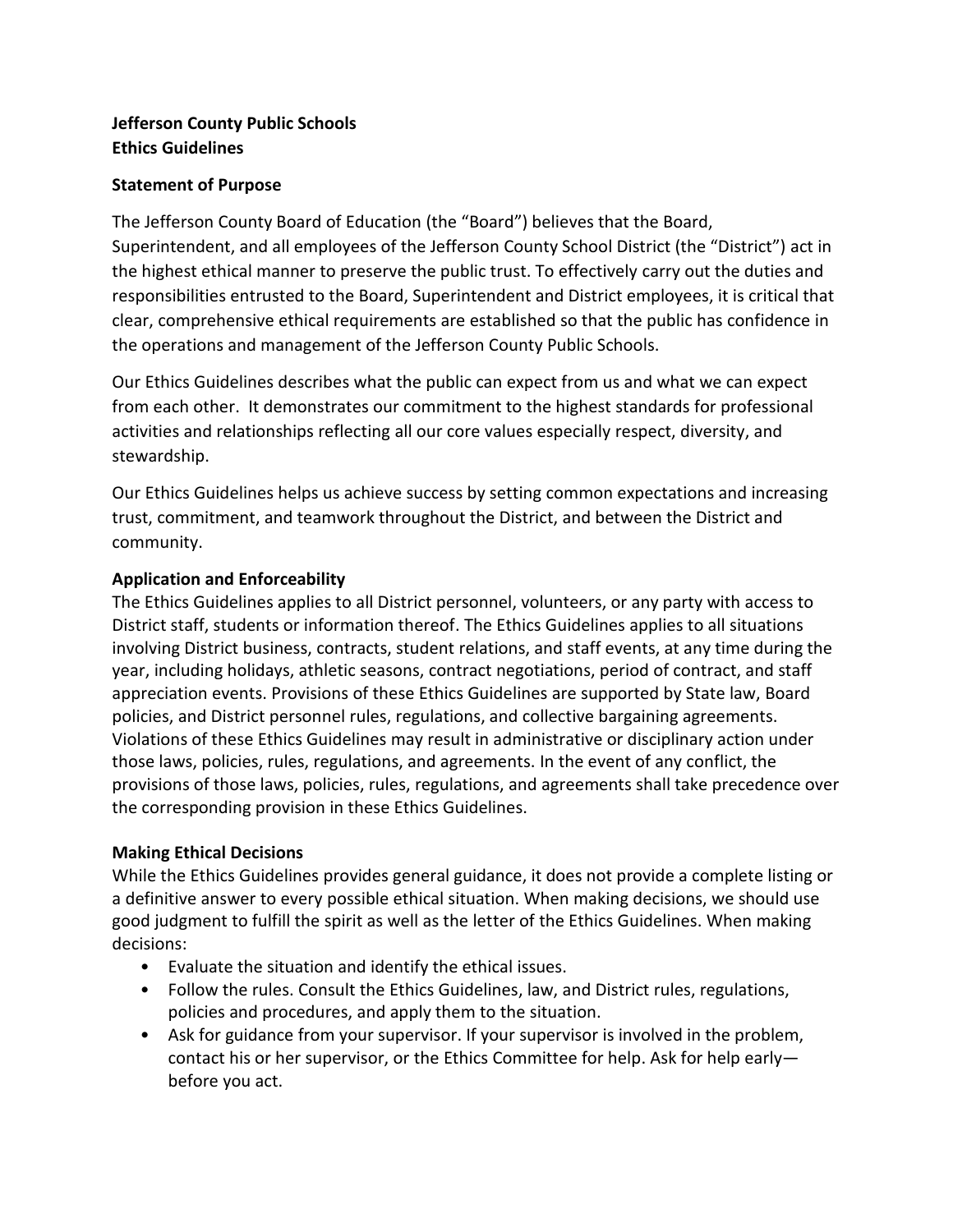- Make and carry out a decision that is consistent with laws, policies, rules, regulations, and agreements and develops excellence, integrity and responsibility.
- While exercising judgment on ethical matters, gifts, gratuities, contributions, meals, product, goods, or favors not exceeding \$50 or \$50 market value of goods or services per person per year from any one source would not be considered an ethical violation. As long as the matter of concern does not conflict with the District's vision or any relevant collective bargaining agreement, the dollar limit does not apply to Parent-Teacher Associations, including PTA, PTSA, and PTO, or bargaining units. Staff named, or likely to be named, to any JCPS bargaining unit negotiating team must conform to this dollar limit with respect to the bargaining unit(s) with which they will be negotiating.
- Ethical violations contained within this policy would be considered a violation if the benefactor of the violation was an immediate family member or co-habitant as if it was the employee benefitting directly. For this purpose, immediate family member includes spouse, children, grandparents, grandchildren, siblings, or any half- or in-law of one of these groups.

## **Commitments and Expectations**

To achieve our mission of educating students, we strive to create a District culture that fosters trust and focuses on excellence. Our goal is to develop a culture that is professionally fulfilling, supports ethical decision-making, and provides an environment where hard work, creativity and innovation are the norm. To succeed, we must have the same standards about how we will practice our commitment to excellence, integrity and responsibility in our everyday work. To that end, every JCPS employee is **required** to view the annual Harassment and Discrimination Video and take the accompanying quiz provided by the department of Compliance and Investigations. The due date shall be provided to every employee each year. Failure to take the quiz may result in disciplinary action, up to and including termination.

**A. Commitment to Excellence**. *We are committed to being the best school district and personnel we can be, educating our students to their maximum potential. Everything we do has an impact on the classroom.*

1. **Set the example.** *We are committed to providing the best example we can, striving to demonstrate excellence, integrity and responsibility in our work.*

2. **Create an environment of trust, respect and non-discrimination.** *We are committed to creating an environment of trust, care and respect. We will not tolerate discriminatory or harassing behavior of students or colleagues.*

3. **Provide honest, accurate and timely information.** *We are committed to candor in our work relationships, providing other District personnel including supervisors, senior staff and Board members with accurate, reliable and timely information. We will not tolerate falsification, cheating, or purposefully withholding pertinent information. We will make every effort to create an accurate and reliable work product, including time and attendance and expense reporting.*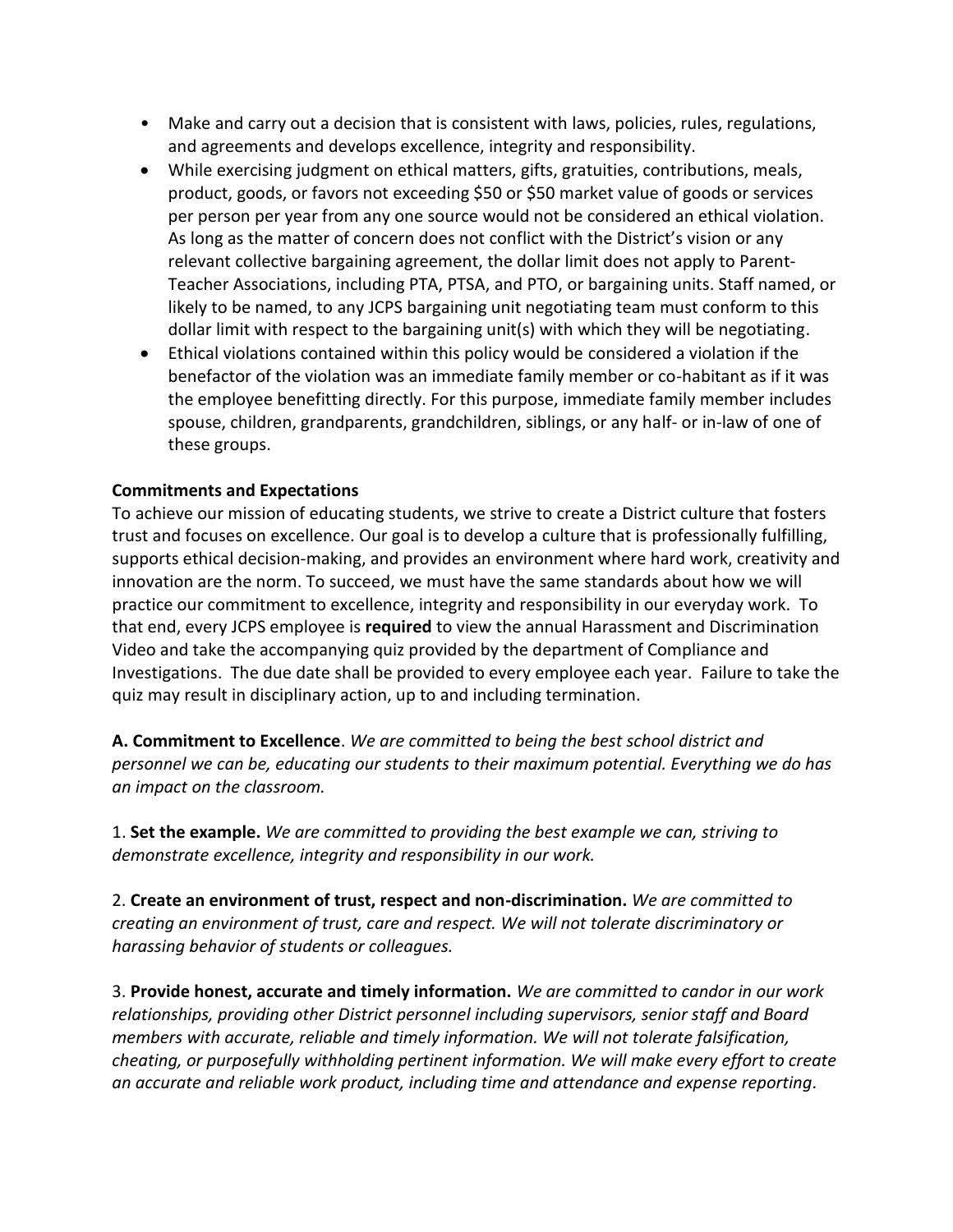4. **Identify problems and help create solutions.** *We are committed to identifying areas for improvement within our District, and suggesting and implementing solutions that make us more successful.*

5. **Keep policies, procedures and rules.** Our rules, policies and procedures are the foundation of trust and how our District conducts everyday business. They define our expectations and evaluation criteria. *We are committed to following our Ethics Guidelines, laws, and District rules, regulations, policies and procedures, recommending changes required to make them better, and will not tolerate improper conduct.*

6. **Report improper conduct.** When someone does well, it reflects well on all of us. When we make a mistake, we strive to correct it and learn from it. *We are committed to reporting gross mismanagement, significant waste of funds, abuse of authority, threats to safety, violations of our Ethics Guidelines, laws, rules, regulations, policies and procedures, or other conduct that damages our integrity or reputation, to our supervisor, and/or the appropriate mandatory reporting agency (internal and external).*

7. **Keep colleagues safe from retaliation.** *We are committed to creating a work environment where problems can be reported and solved. We are prohibited from threatening, harassing, punishing or retaliating against employees who make good faith complaints or any witness or person who participates in an investigation. In addition, any acts of retaliation for participating in a discrimination investigation may be addressed through the office of Compliance and Investigations.*

B. **District and Personal Integrity.** To maintain our integrity, we are committed to making decisions in the best interests of the District. We will avoid conflicts of interest and the appearance of impropriety.

1. **Avoid conflicts of interest and improper outside income.** A conflict of interest can exist anytime our position or decisions provide us a financial benefit or improper advantage. We are permitted to receive outside income as long as it does not create a conflict with our District work. *We are committed to declining outside income that might be perceived as inconsistent, incompatible or in conflict with our official duties. We will not make decisions or use our position for personal benefit or to gain an improper advantage.*

2. **Decline gifts.** A gift is a benefit we receive for which we did not pay. Gifts can include merchandise, food, services, tickets, use of facilities, investments, rebates or discounts not offered to the public or other JCPS employees, or forgiveness of debt from vendors, lobbyists, parents, students, staff or others. *We will not accept gifts or gratuities to any individual in excess of \$50 from a single source in a single year (aggregate retail value) or that give the appearance that the gift improperly influenced our decisions regardless of the amount. We will not solicit or accept gifts from vendors, lobbyists, parents or others for anything that provides us a personal benefit different from the public.*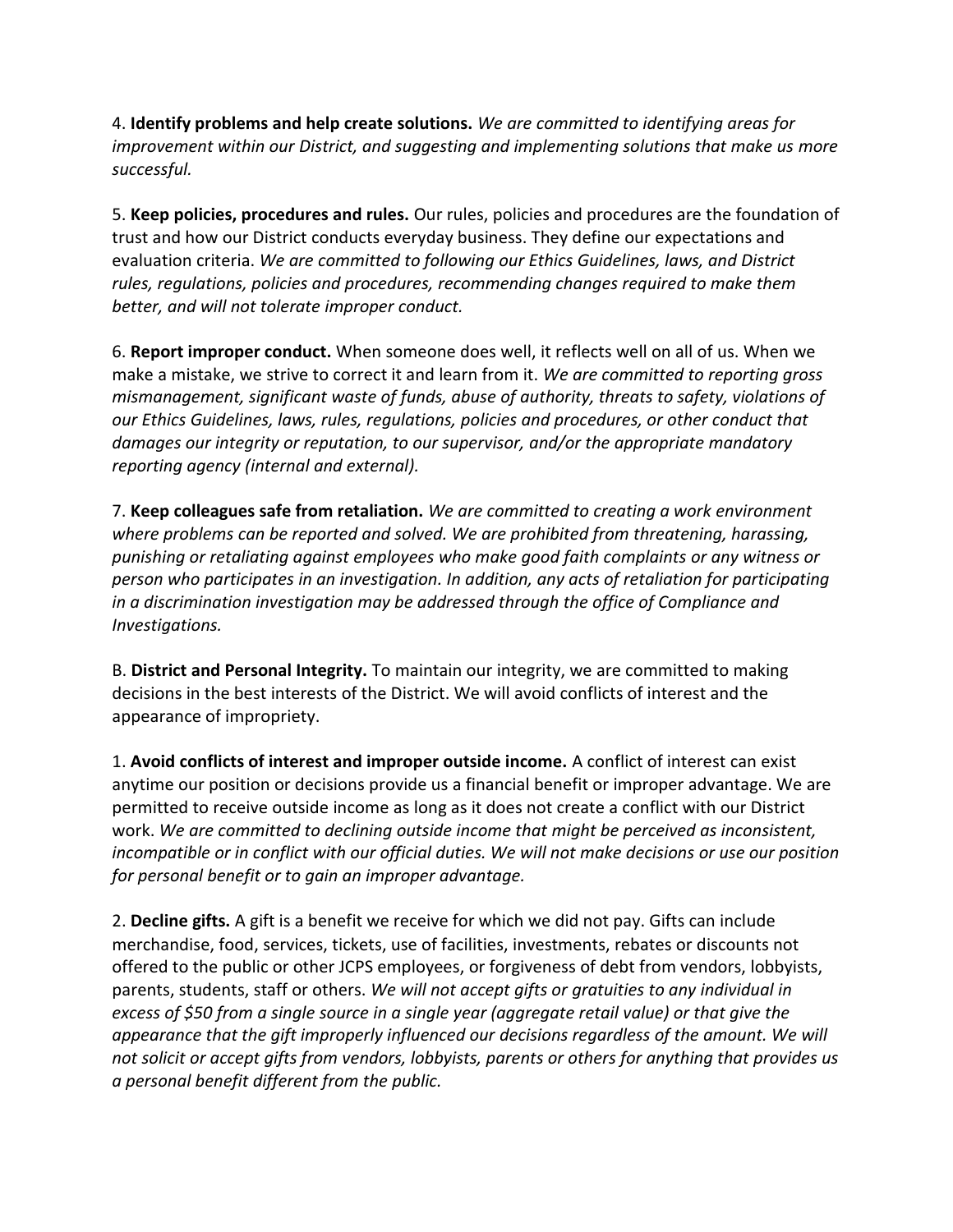3. **Improper influence of family members and associates.** *We are committed to abstaining from decisions that could result in a direct benefit to a close relative (*spouse, children, grandparents, grandchildren, siblings, or any half- or in-law of one of these groups*) or cohabitant including, but not limited to, hiring, promotion, discipline, evaluation, direct supervision, reference without disclosure of family relationship, contract award, contract supervision, or contract influence.*

4. **Maintain appropriate relationships with students.** *We are committed to ensuring that employee-student relationships are positive, professional and non-exploitative inside and outside of the school environment, excluding familial or guardian relationship matters. We will not tolerate improper employee-student relationships.*

5. **Keep procurement information confidential.** *To reinforce public trust and confidence in our procurement processes, we are committed to ensuring that procurement information is kept confidential, used only in the performance of our duties, and not released early to potential contractors.*

6. **Keep the contracting process objective.** *We are committed to making contract award recommendations in the best interest of the District. Communications between District staff and potential vendors shall follow all stipulations in the Procurement Regulations of the Jefferson County Board of Education. Any vendor communications regarding active solicitations shall be immediately referred to the Purchasing & Bids Department.* 

7. **Employee Contracting.** Employees may not contract for services that are otherwise paid through collectively-bargained or Board-approved employee salary or wage rates. *Employees may not be a contractor for services for their school or central office division.* 

8. **Future employment.** In order to prevent conflicts of interest, District personnel are not permitted to discuss the possibility of future employment with a person or organization that might benefit from their official decisions. Contractors are required by the District to disclose all personnel, consultants and sub-contractors who were employees of the District in the previous three years. The District will not contract with a contractor who compensates a former District employee to influence an action on a matter pending with the District if that employee, within the last twelve (12) months, held a District position in which the employee personally and substantially participated in that matter. The District will not contract with a contractor that employs a former District employee who, while serving in a District position within the last two years, substantially participated in the development of the contract's RFP, requirements, specifications or in any other part of the contracting process. No former District official is permitted to lobby the District for one year after leaving the District. *We are committed to avoiding discussions about future employment with people or organizations who can benefit from our decisions, and will not take or influence official actions that might benefit that person or organization.*